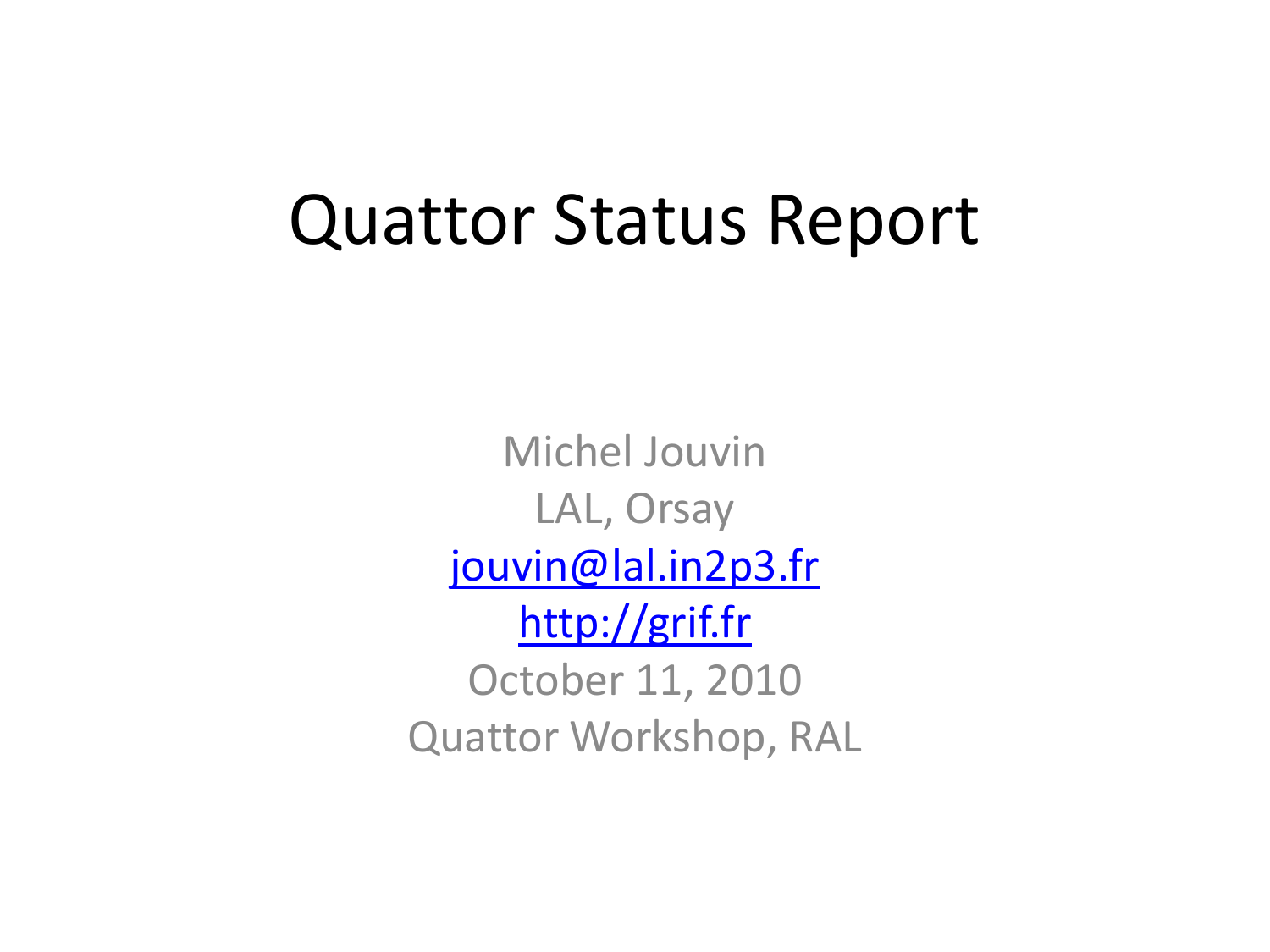## **Outline**

- Survey
- Monthly meetings
- Contributors
- Conclusions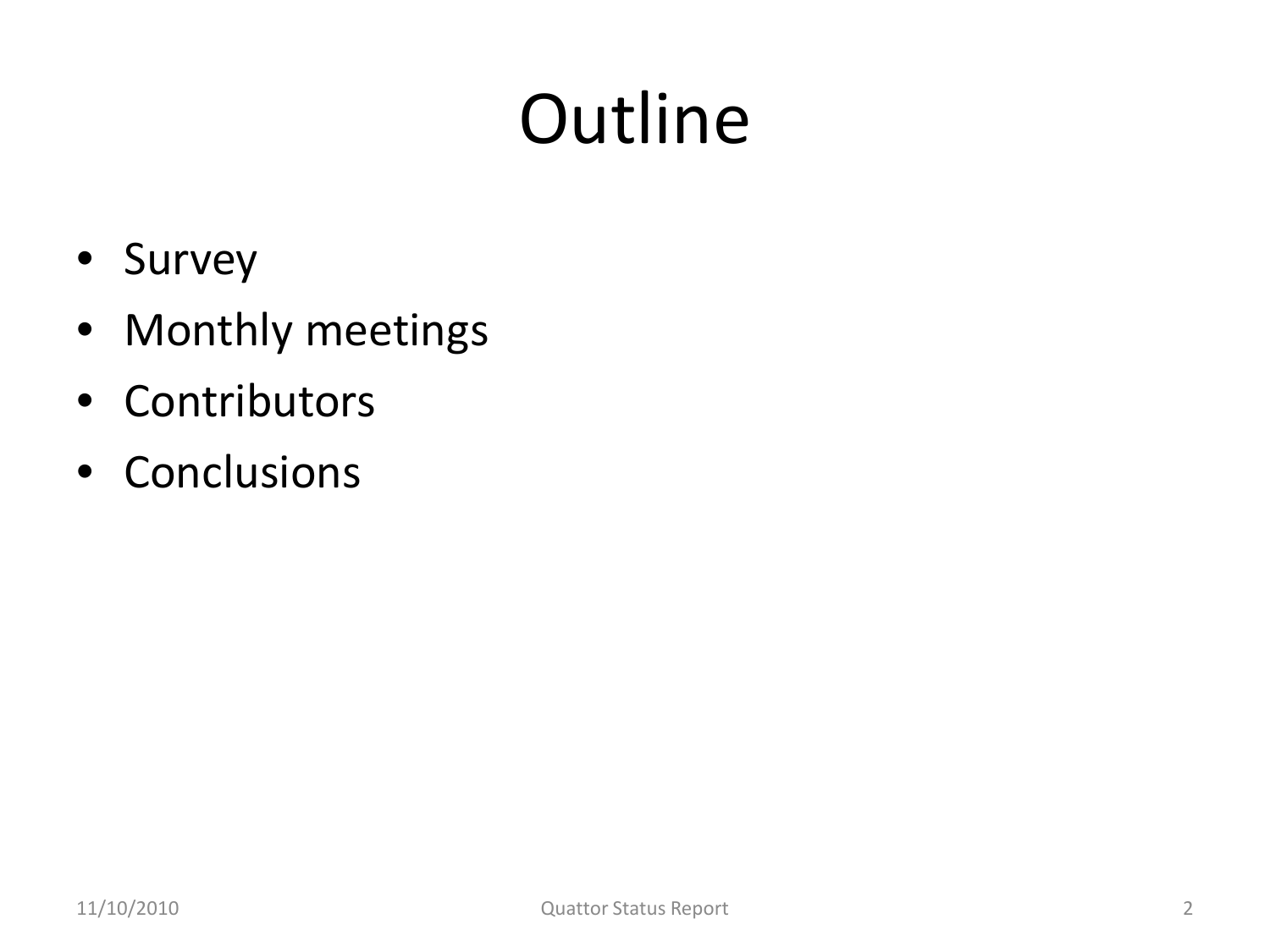#### Quattor Survey

- Reflects situation at end of September 2010
- 22 answers from different sites in 10 countries – Including 1 non-European country (China)
- Most questions with a limited set of answers for easier analysis
	- But no accuracy at the % level
	- $-1$  site  $\sim$  4.5%
- Quattor managing 40K machines
	- Based on the sites who answered
	- $\frac{1}{2}$  at MS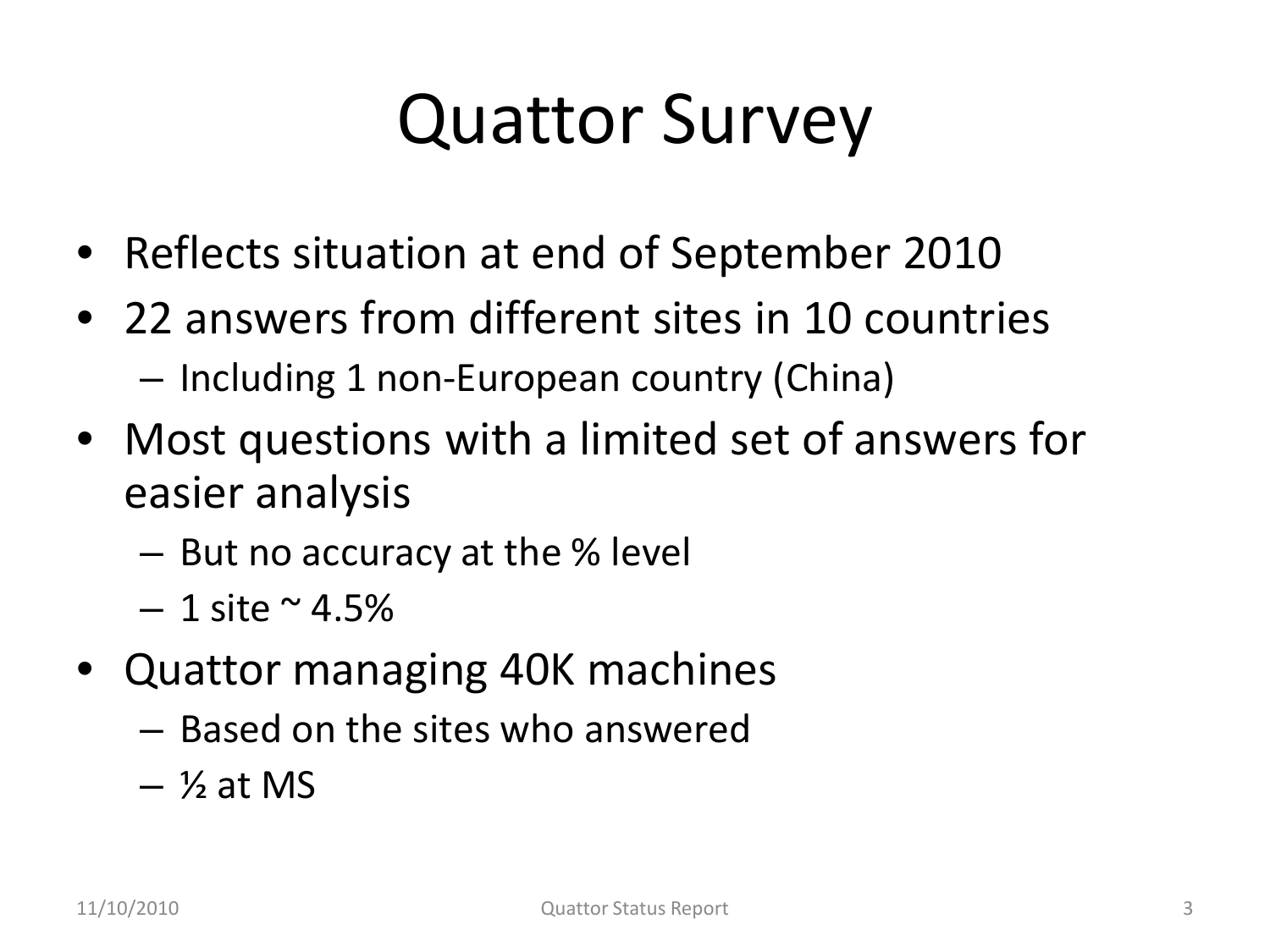## Site Profiles

**Site per Country**

- From small to very large
- Most sites running only one production instance

**Number of Instances per Site**





0 1 2 3 4 5 1-50 51-100 250 500 800 1000 1500 10K 20K-25K 11/10/2010 Quattor Status Report 4

**Number of Nodes per Site**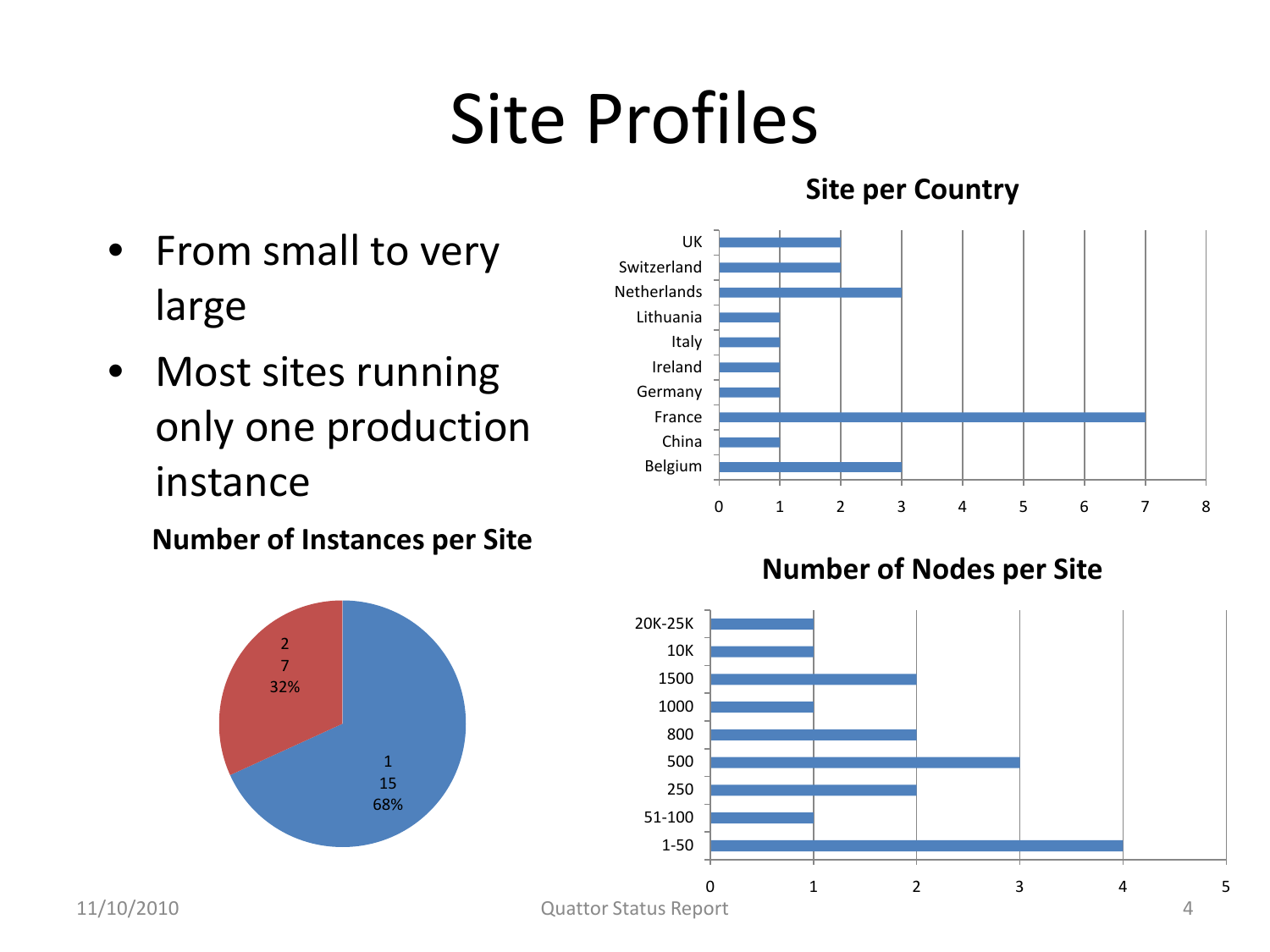## Deployment Time

- Large majority of sites with a full deployment (compile) time below 5 mn
- Good correlation between number of nodes and deployment time
	- A few strange exceptions (eg. LPSC)

#### **Full Deployment time (minutes)**



**Site Size (in number of nodes)**



**Site Size (in number of nodes)**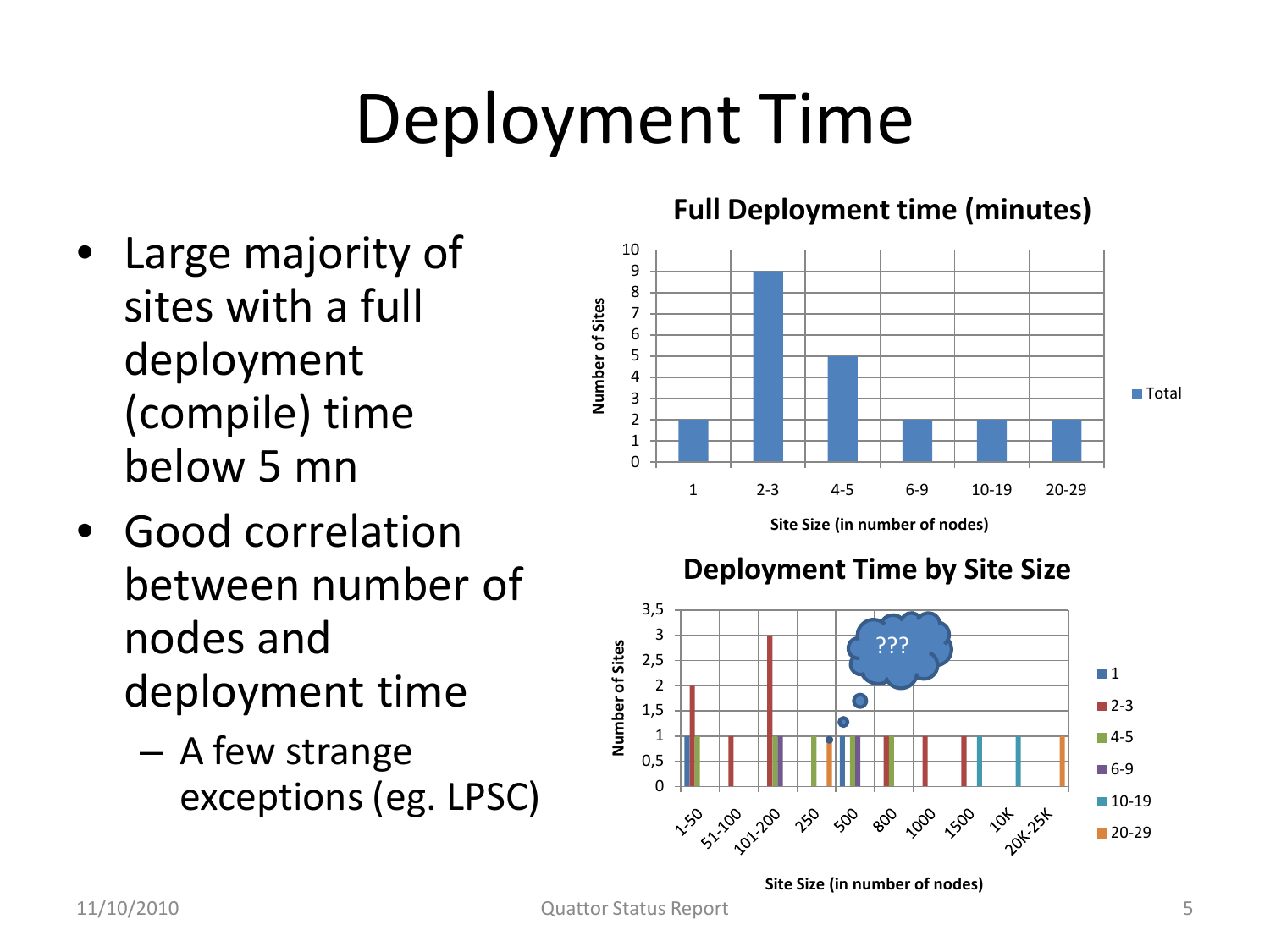#### Quattor Users

- Used by small teams (<5) in 2/3 of sites
- $\frac{1}{4}$  of sites without a Quattor expert on site
	- Rather positive than negative…
	- But the community must face the challenge

#### **Number of users**

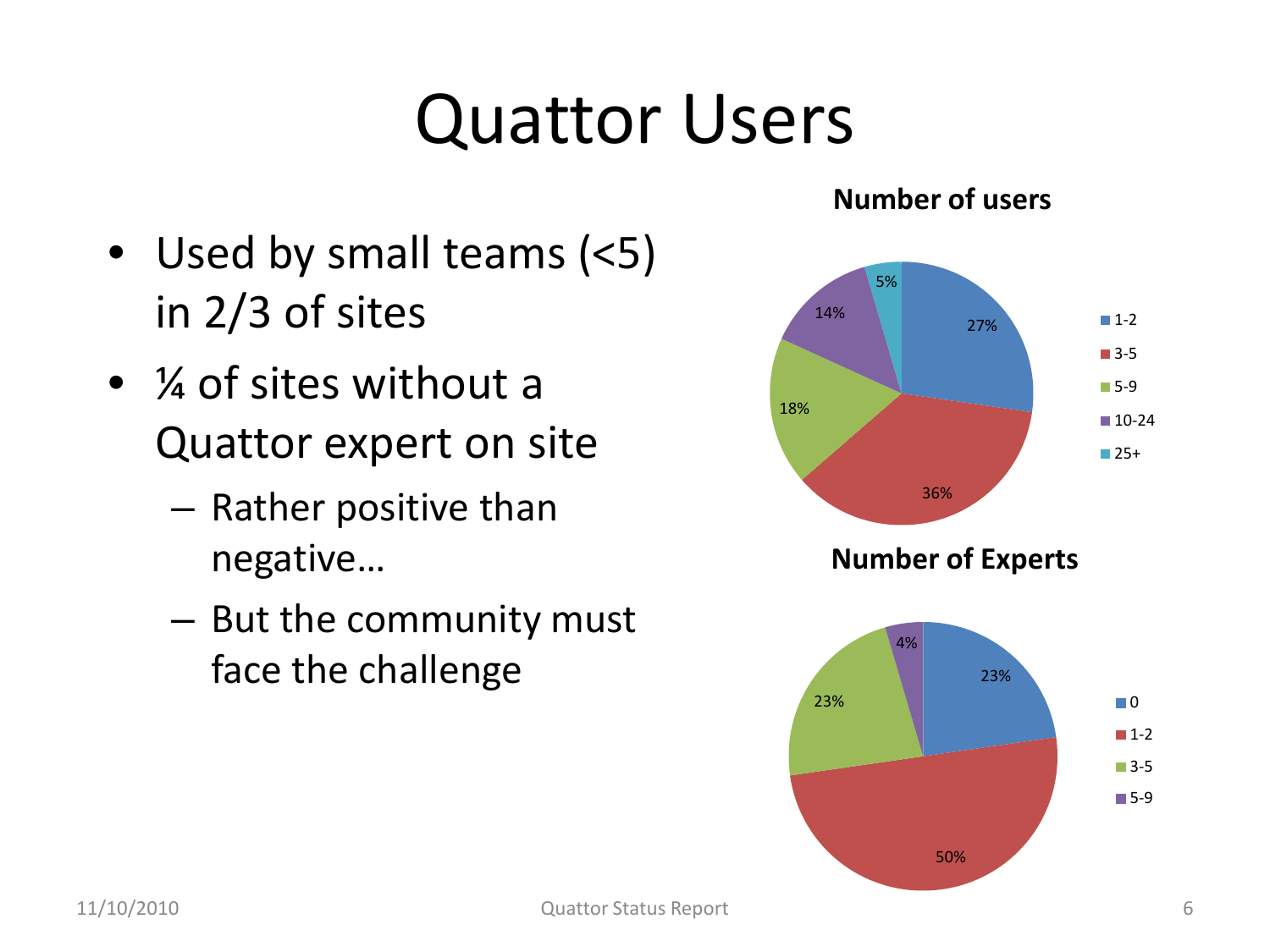## Type of Services

- gLite dominating but other significant usages
	- At almost every site



**Services Managed with**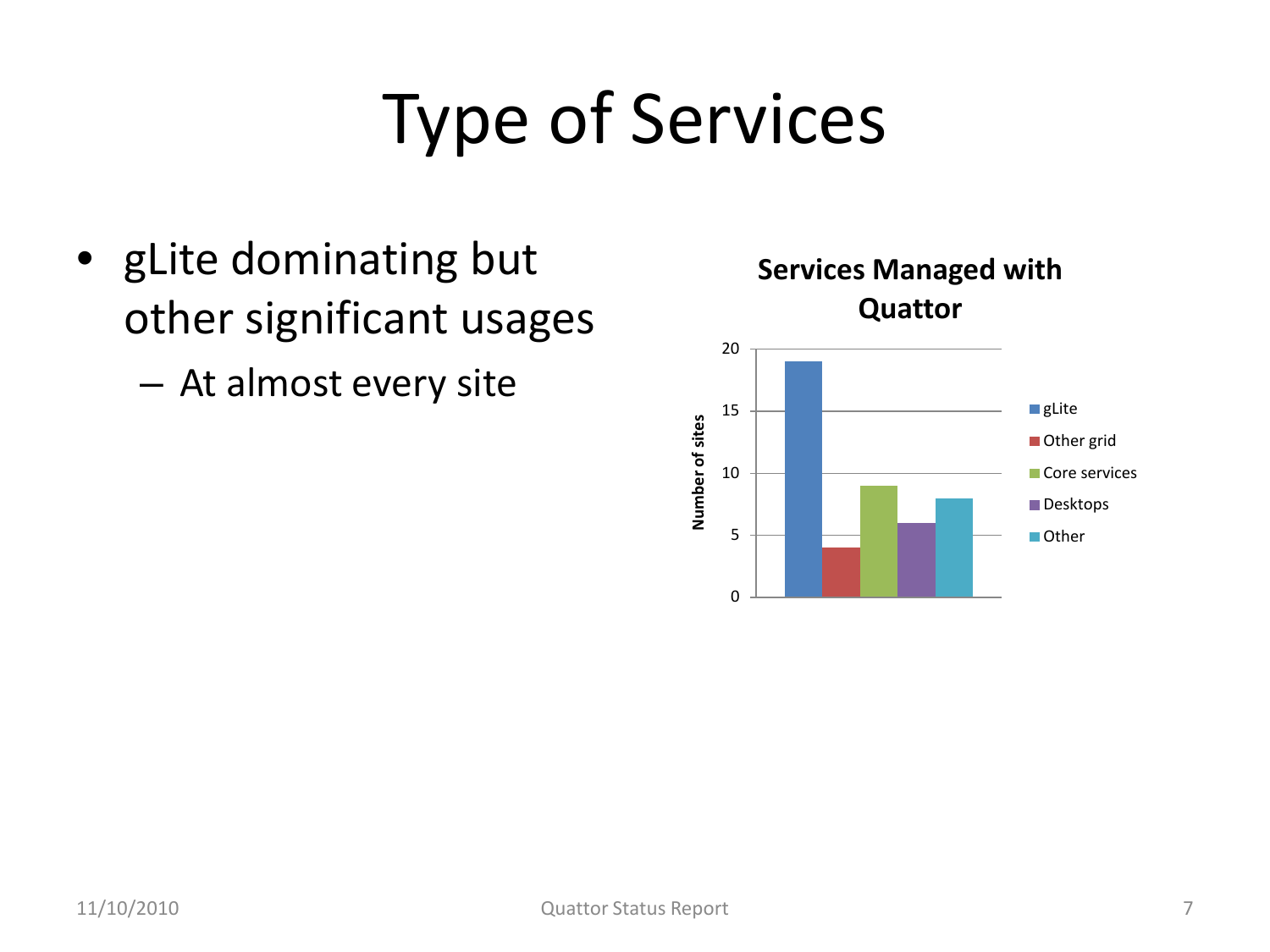## Configuration DB

- Vast majority using SCDB – CDB at Leuven?
- But a large interest for Aquilon

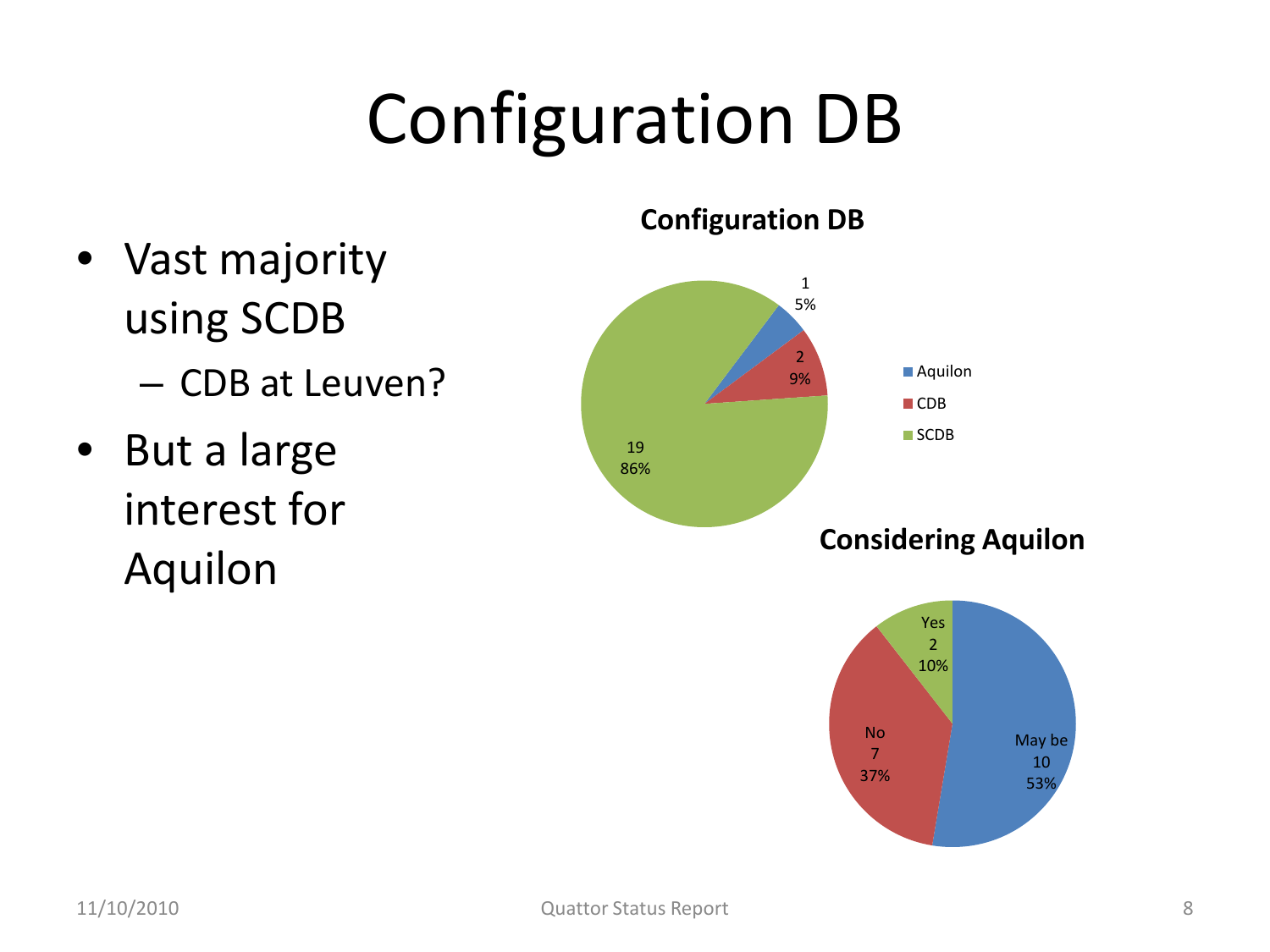#### QWG Usage

- $\frac{3}{4}$  of sites using QWG
- QWG usage driven by gLite configuration
	- Includes OS configuration
- « OS only » site is also a gLite site managed by YAIM

– Add YAIM support in QWG?



**Sites using QWG**

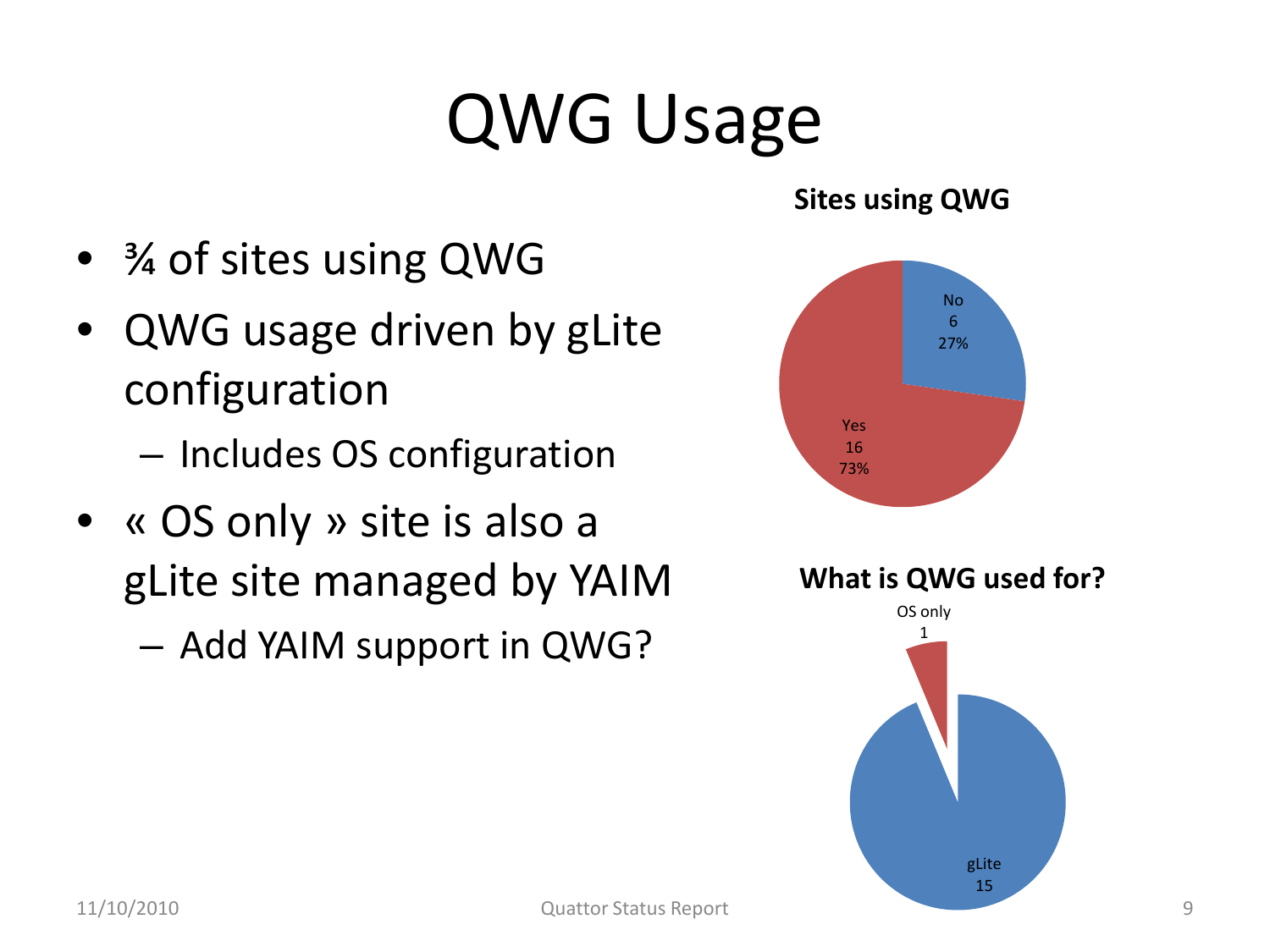#### Management of VMs

- 80% of the sites use Quattor to configure VMs
- Mostly a few tens of VMs
	- Main exception : MS (2,5K)
	- CERN planning a few 100s
	- Golden images?
- 50+% of the sites are not using a VM Manager
	- $-$  Other = None?
	- But hypervisor-related QWG templates are not used
	- 1 request for KVM support
- All VMs managed separately



**VM Manager**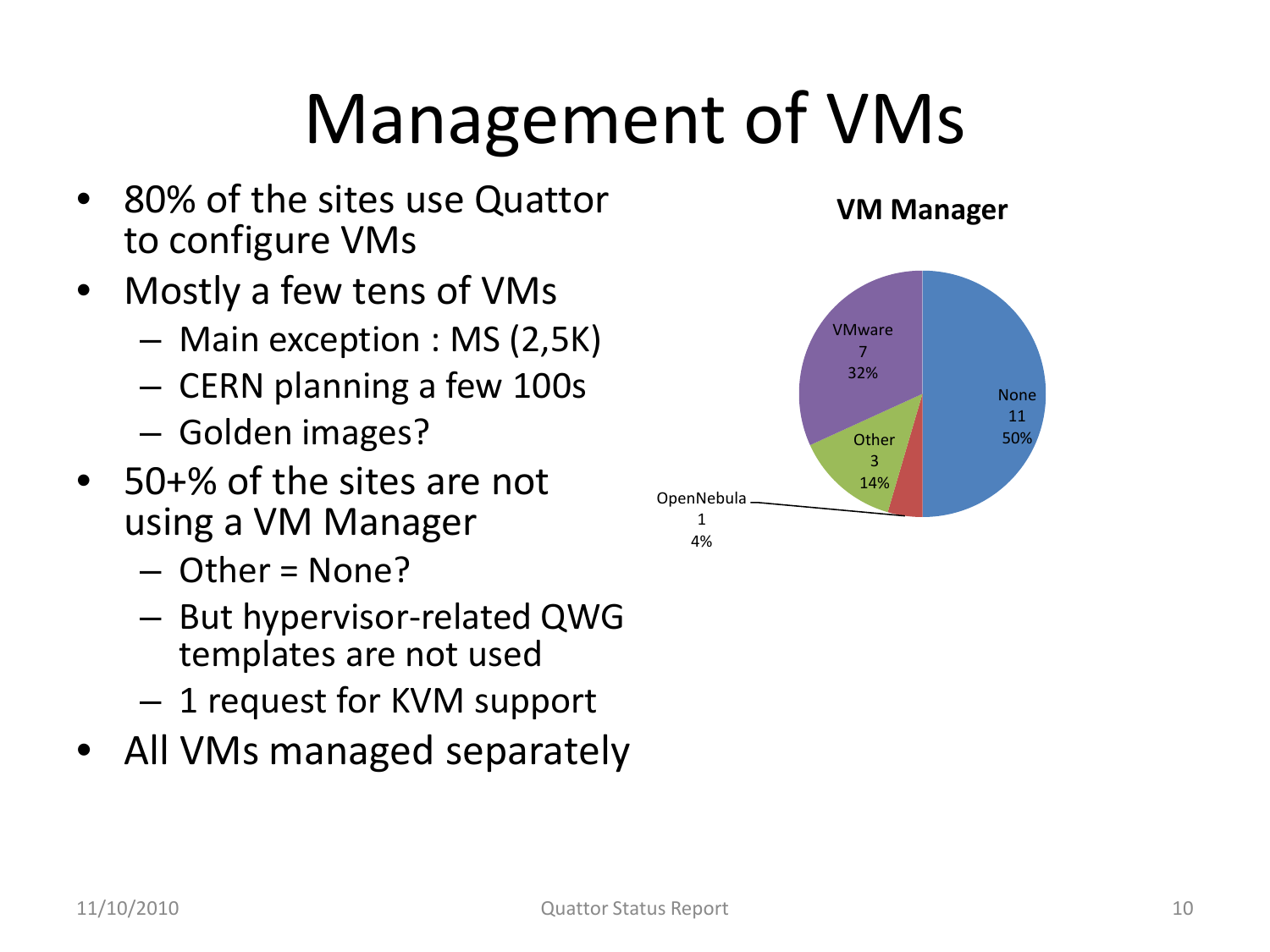#### Initial Installation

- All used everywhere except CERN
	- A couple of sites who didn't answer still use it only for that
- Sites using QWG handle file system partitioning using the standard templates



**Correlation QWG/AII**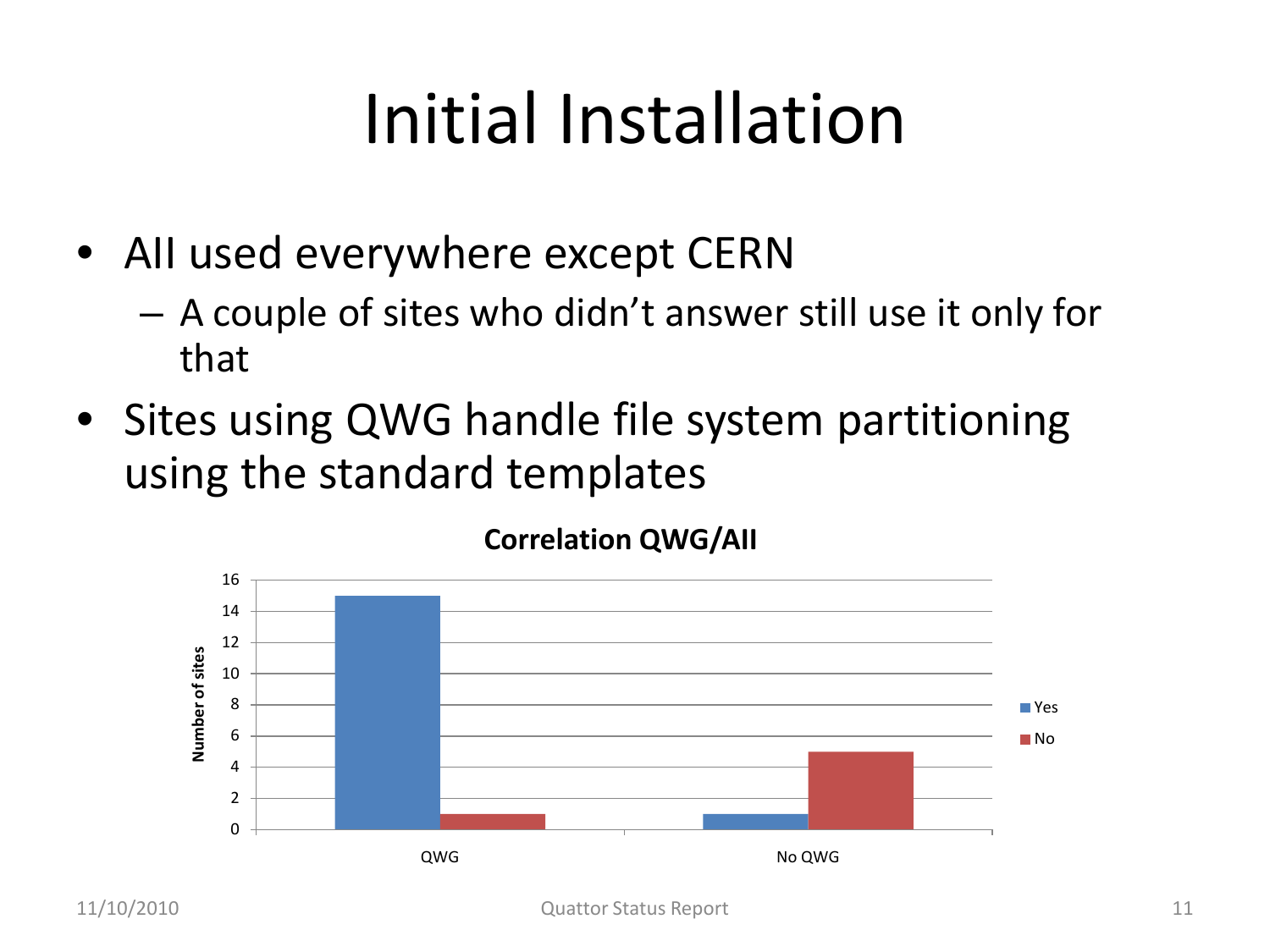# Monitoring in QWG

#### **Monitoring in QWG Correlation with QWG Use** 7 ■ Using and contributing them **Using and contributing** 6 4 them  $18\%$   $2$ 5 Number of sites 9% **Number of sites Using them Using them** 3 4 14% ■ Waiting for convergence of ■ Waiting for convergence 3 existing templates of existing templates  $\overline{2}$ 8 **Potentially interested Potentially interested**  $5 \t 36%$ 1 23% ■ No plan to use them No plan to use them  $\Omega$ No QWG QWG

- Current monitoring templates used by 30% of sites – Half of them contribute to the templates
- Almost 50% sites potentially interested
- No strict correlation between interest and use of QWG templates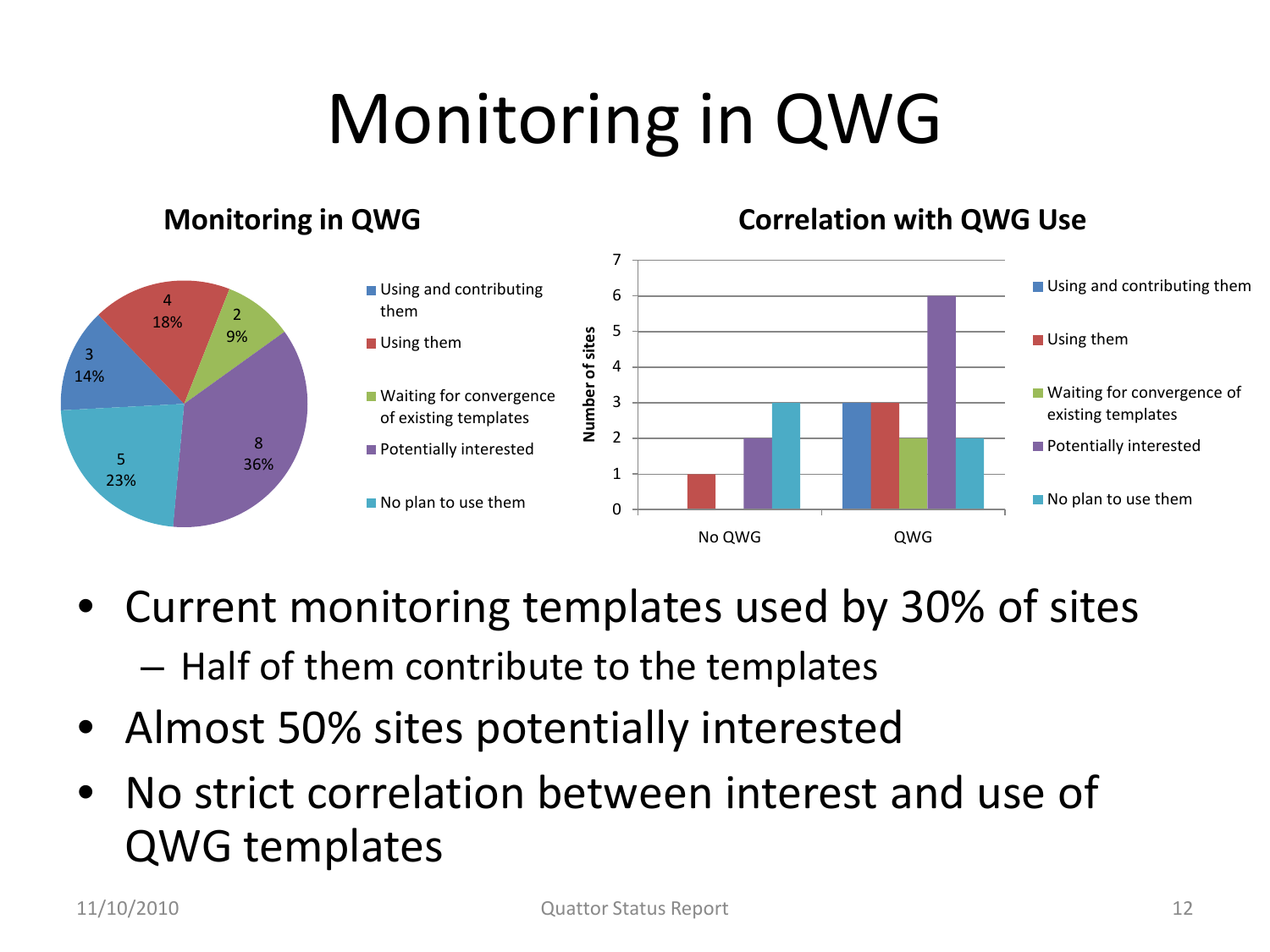#### Documentation

- Effort paid: majority of sites consider the documentation at least reasonnable
- But the majority would also not rate it as good
- An area that we should focus on in the next months/years
	- Several suggestions/requests

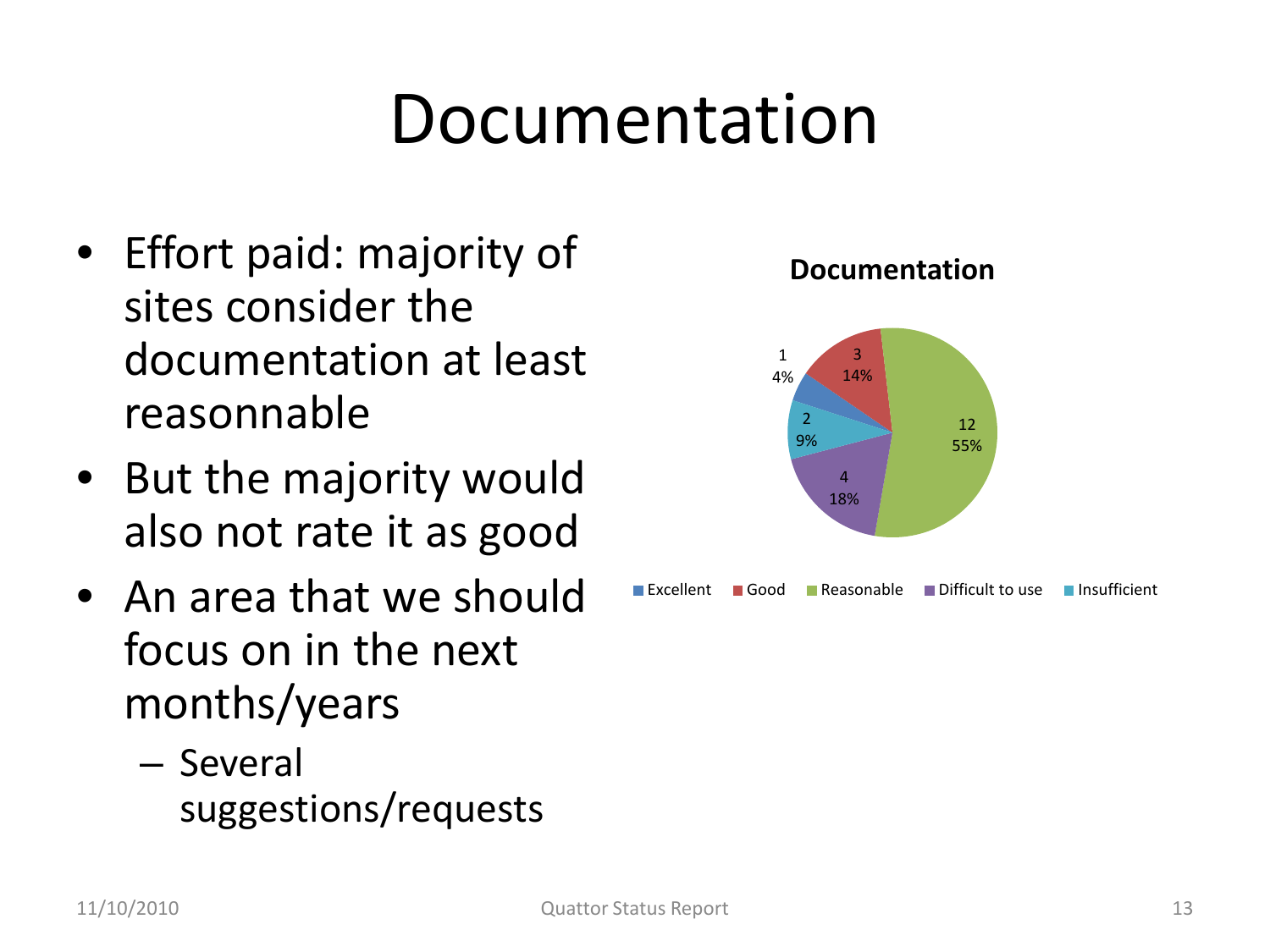#### Miscellaneous

- Several open questions about wishes and main issues
- Main complain remains the steep learning curve and the difficulty to get new people in
	- Difficulty to debug problems, trace variable used…
- Several wishes related to package deployment
	- Easily trace what is installed
	- Reduce the number of packages installed
	- Support for non-RPM packages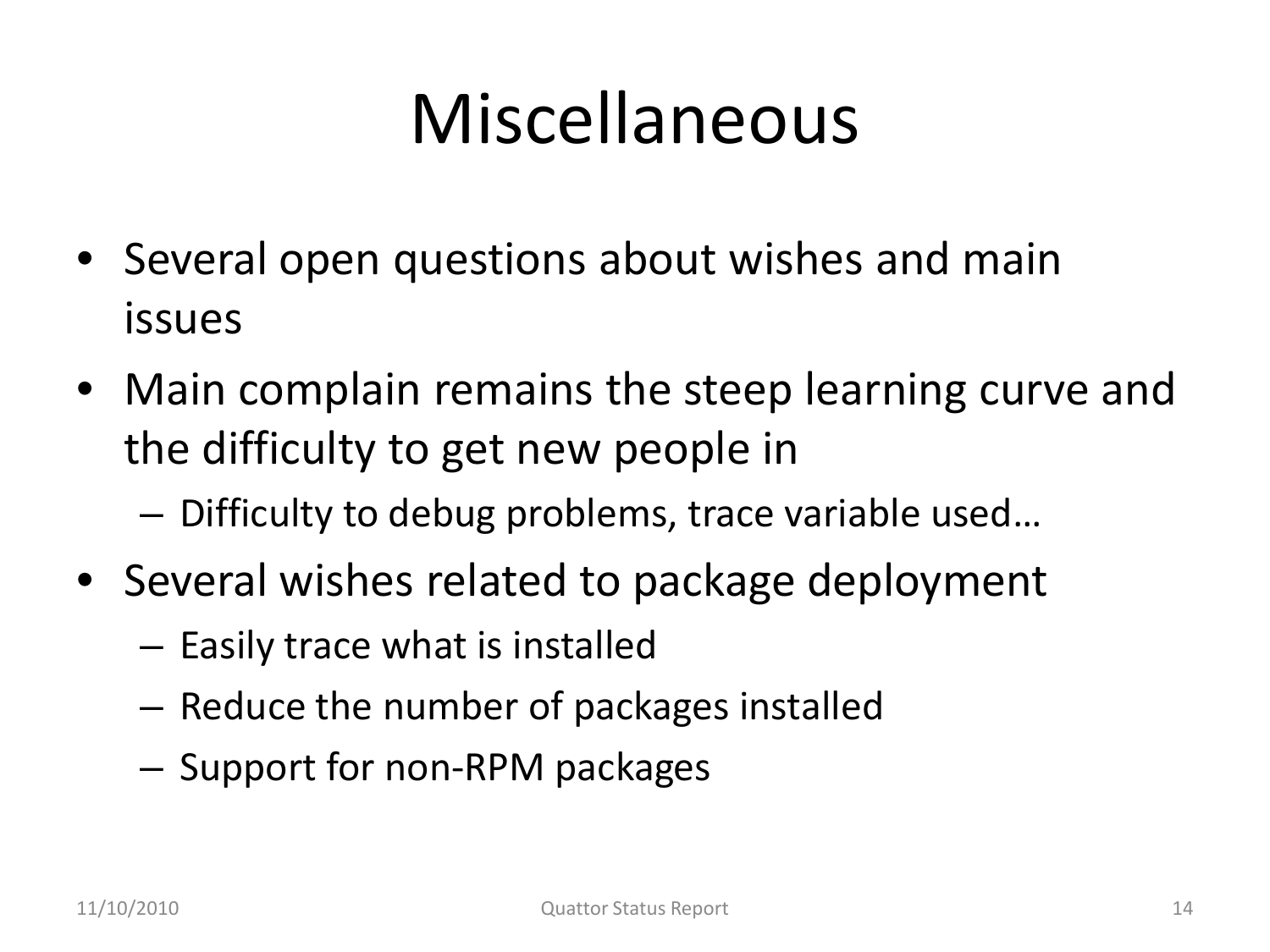# Monthly Meetings…

- A decision from the last meeting in Thessaloniki
	- Attempt to follow-up on actions decided at a workshop to increase our efficiency as a community
	- Discuss new needs
	- Have more collective decisions
- Succeeded to have 1 meeting every month since Bruxelles meeting
	- Held by video-conference (EVO)
	- Attended by 5-10 people, most of them regularly
	- Some progress on monitoring, still many actions requiring effort…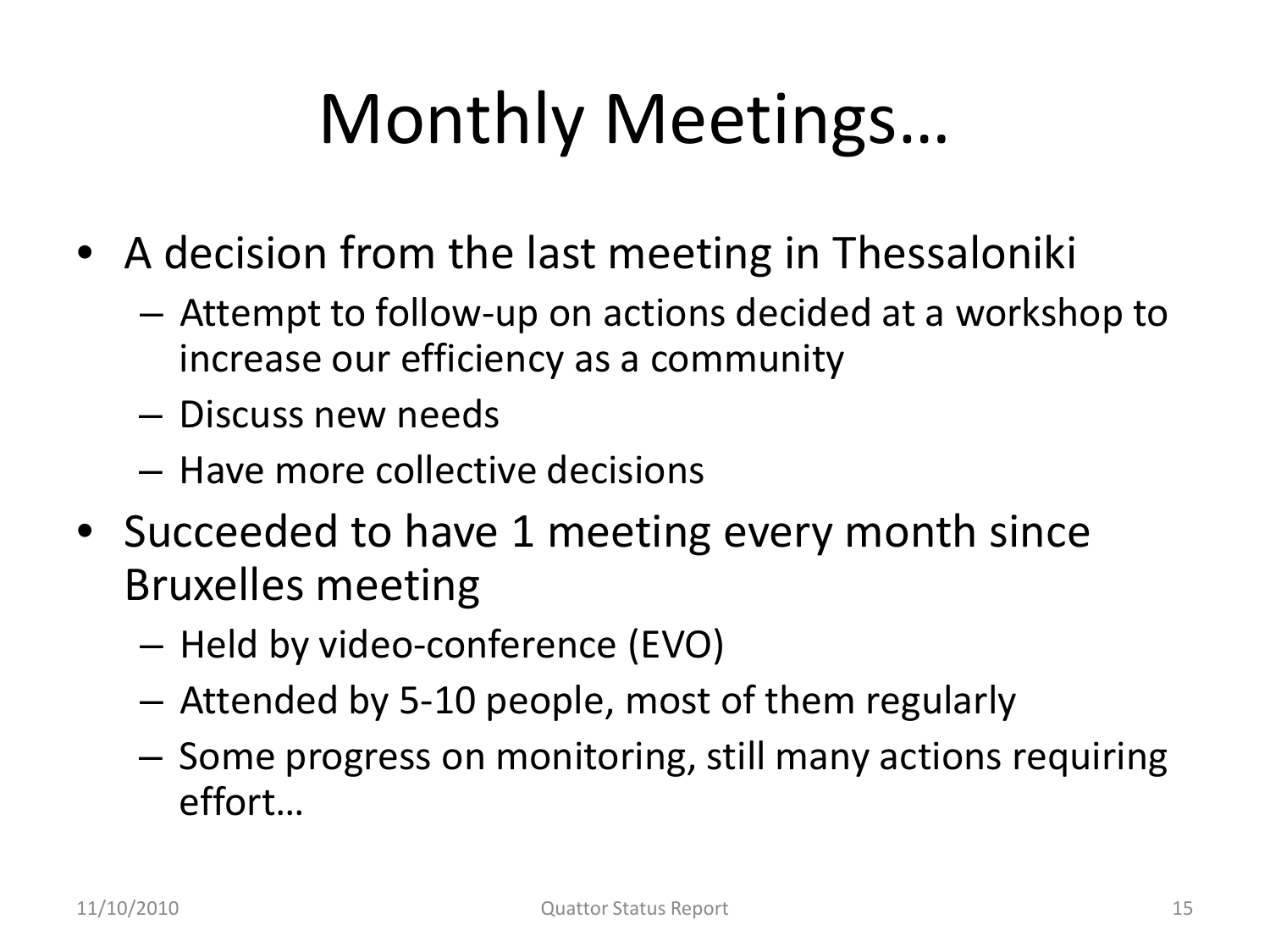#### … Monthly Meetings

#### **Monthly Meetings**



- Some others may join in the future
- It's good not everybody willing to join...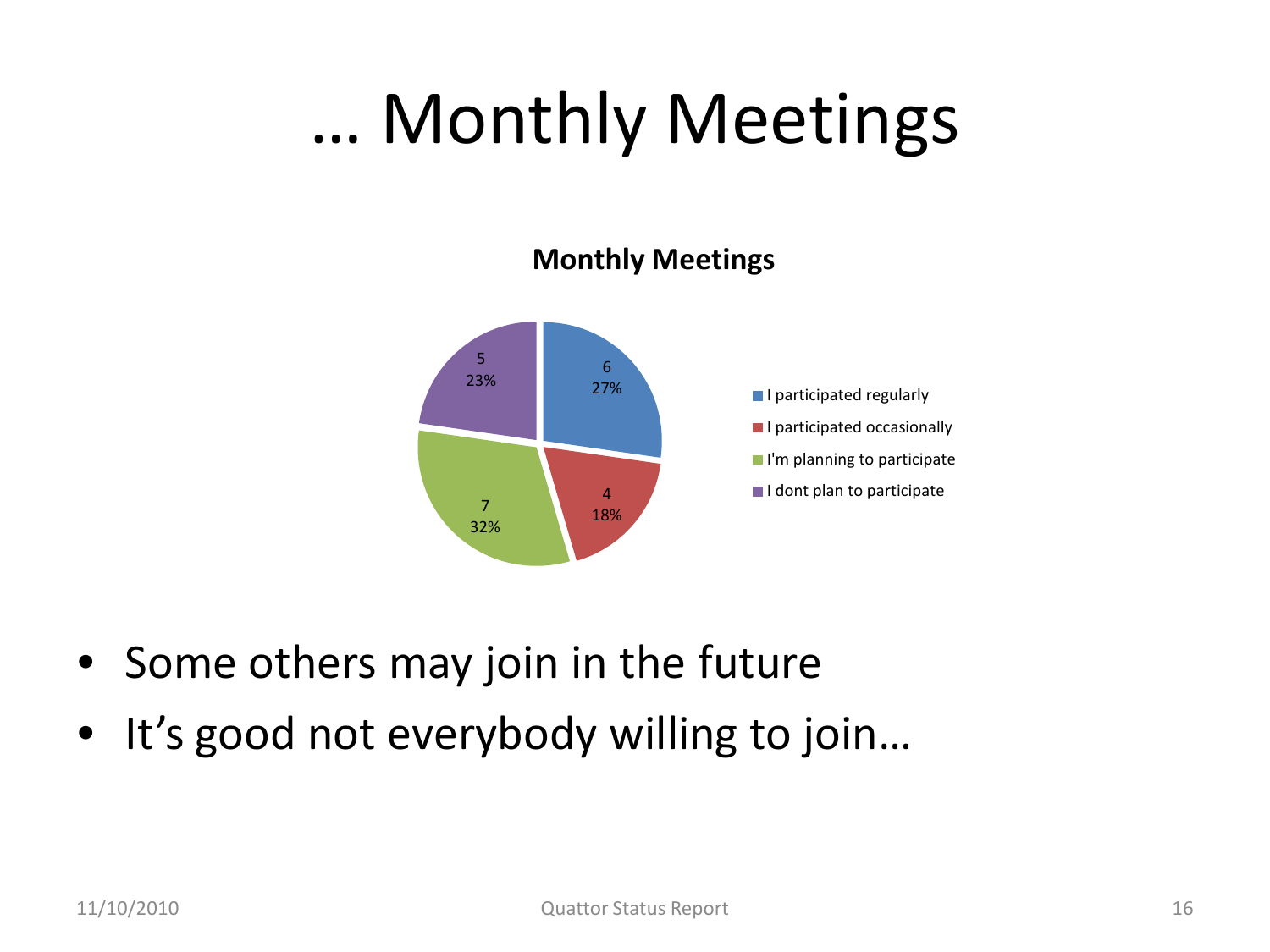#### Contributors

- A few new contributors to QWG
	- RAL (Ian/Derek), Strasbourg (Jérome)
	- Very few left so far…
- MS contributing new components
	- Still not a seamless process to integrate them on **SourceForge**
- Quattor still depends on a very limited number of persons
	- Despite Ohloh says we are 1 of the largest project in the world…!!! ([http://www.ohloh.net/p/quattor\)](http://www.ohloh.net/p/quattor)
	- Several of thems having other responbilities
	- Enlarging the community is the main response